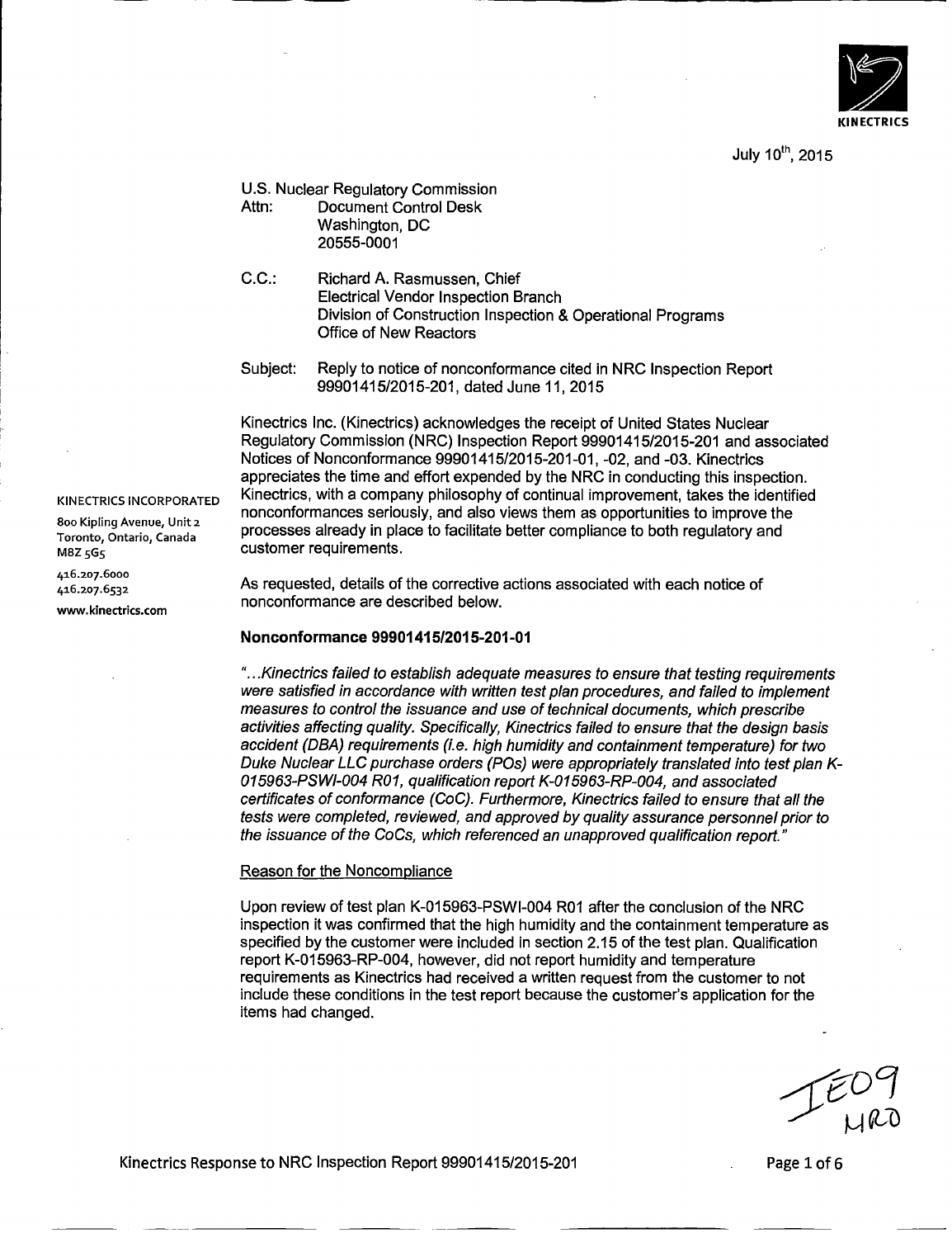

Kinectrics does acknowledge that a certificate of conformance (CoC) was issued against an unapproved qualification report. At present Kinectrics does not provide any guidance in its Quality Management System (QMS) for the requirements of a CoC. It is understood that any CoC is to be signed by the Quality Manager, but this is not captured in a procedure, nor are delegations of authority. Whether a CoC may be issued against a draft document, as in this case, is also ambiguous.

# Corrective Steps Taken & Results Achieved

Kinectrics has raised nonconformance report (NCR) 3035 to document this issue and initiated corrective action report (CAR) 3035-1. Kinectrics has performed an extent of condition assessment by reviewing CoCs issued by Kinectrics since 2010 and determined that the CoC issued for project K-01 5693 was the only instance of a CoC being issued against a draft or incomplete product.

A corrective action implemented to prevent recurrence is a revision to Kinectrics procedure OP-12-1, *Project Status & Closeout,* to explicitly state the requirements for a CoC and to establish as Kinectrics policy that a CoC shall not be issued for draft documents. This revision was issued on July 10<sup>th</sup>, 2015.

# Corrective Steps That Will Be Taken To Avoid Noncompliance

The outstanding report associated with this project will be completed and issued to the customer by August 31<sup>st</sup>, 2015. Kinectrics' QMS requires that a 90-day follow-up be performed to verify the effectiveness of corrective actions. This follow-up is pending.

### Date When Corrective Actions Will Be Completed

A 90-day follow-up to verify the effectiveness of the corrective actions taken is scheduled to be completed by November  $30<sup>th</sup>$ , 2015.

# **Nonconformance** *99901415/2015-201-02*

*"..Kinectrics failed to control materials,* **parts,** *or components which do not conform to requirements in order to prevent their inadvertent use or installation, and, in the case of significant conditions adverse to quality, failed to appropriately assure that the cause of the condition was determined and corrective actions were taken to preclude repetition.*

*"Specifically, the NRC inspection team found multiple examples where Kinectrics personnel did not initiate or inadequately completed a NCR; which initiates both the Kinectrics nonconformity and corrective action processes. In addition, the guidance available in Kinectrics' OP was not sufficiently clear to allow employees to recognize which issues should have been characterized as SCAQ and thus take, necessary actions to prelude repetition. Examples of these deficiencies were:*

- *(a) "Kinectrics' personnel failed to initiate a NCR relating to two departures from test requirements that occurred on April 13, 2015, during terminal block qualfification testing for United Controls International P0 2360-4RE VI, Revision* 0, *dated March 18, 2015: (1) Test temperature exceeded the 300 degrees Celsius calibrated range of the measuring thermocouples on multiple occasions, and (2) Test voltage dropped below the required 850 volt dc on multiple occasions.*
- *(b) "Kinectrics' personnel failed to initiate a NCR or CAR relating to the 2012 NRC inspection Notice of Nonconformance which identified two deficiencies related to the dedication of commercial molded case circuit breakers: (1) Nonconformance 999014 15/2012-201-03 for failure to* molded case circuit breakers: (1) Nonconformance 99901415/2012-201-03 for failure to<br>appropriately verify the adequacy of certain circuit breaker design features, and (2) *Nonconformance 999014 15/2012-201-04 for failure to take appropriate corrective and preventive* measures in establishing the authenticity and traceability of the circuit breakers.
- *(c) "Kinectrics preventive measures in response to NRC Nonconformance 99901415/2012-201-04, a finding relating to establishing the authenticity and traceability of commercial molded case circuit*

Kinectrics Response to NRC Inspection Report 99901415/2015-201 Fage 2 of 6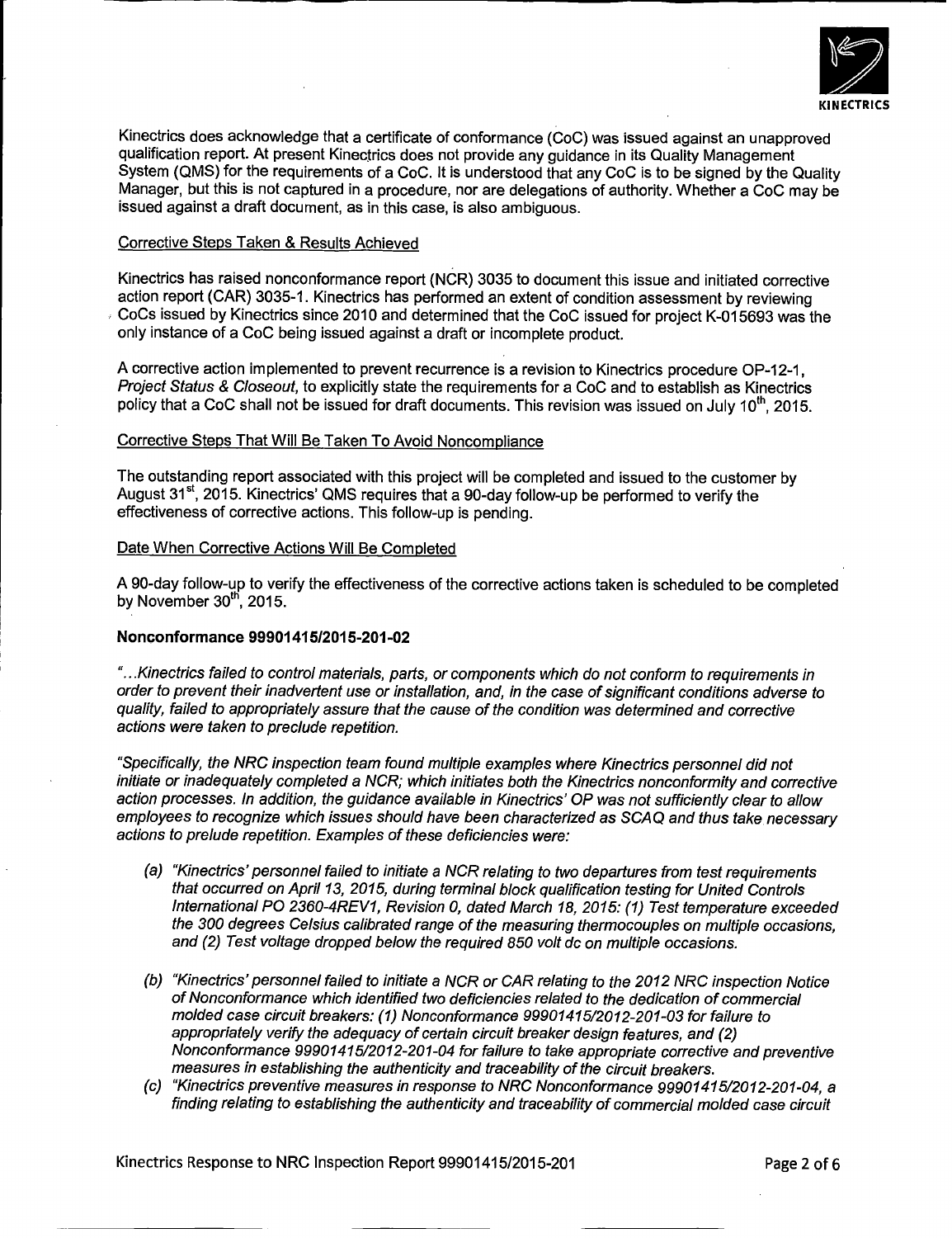

*breakers, addressed the procurement from Tiger Controls. However it failed to show evidence that personnel made a determination of significance (e.g. if the issue was a SCAQ). Kinectrics failed to demonstrate if they should have addressed the generic case of establishing authenticity by verifying component traceability to the original equipment manufacturer (OEM) for other distributor orders when OEM tests were relied upon as a part of commercial-grade dedication.*

*(d) "Kinectrics extent of condition failed to identify all customer projects affected by Kinectrics 10 CFR Part 21 report dated June 27, 2014, which related to a potential defect in irradiation services provided by Steris Isomedix. Kinectrics letter to Duke Energy Carolinas, dated June 27, 2014, identified three affected POs, but failed to identify P0 148575 for component qualification and P0 149027 for components."*

# Reason for the Noncompliance

- (a) (1) The test required a peak temperature of 295 **0C;** the temperature rose to 305 **00** once during the test for approximately 40 seconds, and this excursion exceeded the calibrated range of the thermocouples. Because the test specified a minimum temperature of 295 **00,** testing personnel did not view the excursion as a nonconformance as test requirements were still met. (2) Kinectrics identified the voltage drop and identified it to the customer shortly after its occurrence. The Kinectrics Project Manager recorded this issue in an action log with the intent to initiate the corresponding NCR; however, this was not completed in a timely fashion.
- (b) Kinectrics had failed to raise internal NCRs for notices of nonconformance 9990141 5/201 2-201- 03 and 99901415/2012-201-04 due to ambiguities in Kinectrics' program. At the time of the 2012 NRC inspection, Kinectrics' program did not explicitly require nonconformances to be raised for issues identified during external quality audits or inspections: Kinectrics was inconsistently initiating NCRs during these instances.
- (c) Kinectrics procedure OP-i14-1, *Corrective Action,* does provide guidance to determine the significance of a nonconformance; this is, however, presented as non-mandatory guidance. In addition, Kinectrics form QF-13-1, *Nonconformance Report*, does not provide prompts to perform an evaluation of significance for a nonconforming situation to determine the need for corrective action.
- (d) Kinectrics had identified 43 purchase orders from 28 customers affected by this issue. Duke Energy Carolinas was one of those customers; however, two of the affected POs were not identified during the extent of condition assessment. This was caused by human error during the extent of condition review.

# Corrective Steps Taken & Results Achieved

(a) Kinectrics has raised NCRs 3090 to document that the calibrated range of the thermocouple was exceeded and NCR 3091 to document that the voltage drop. Kinectrics has also initiated NCR 3036 to document this issue as identified by the NRC and raised CAR 3036-1 to document the corresponding corrective actions. Kinectrics' program does provide guidance for when an NCR should be initiated; however, the first issue in question was ambiguous because testing requirements had been met, and the second issue related to the timeliness of initiating the nonconformance. Ki nectrics nonconformance procedure, OP-i13-1, *Control of Nonconformities,* provides a list of example nonconforming situations, although this list is not exhaustive. OP-13-1 has been revised to include a piece of measuring equipment exceeding its measurement tolerance as an example of a nonconforming situation. This revised procedure was issued on July  $10^{th}$ , 2015.

Kinectrics Response to NRC Inspection Report 99901415/2015-201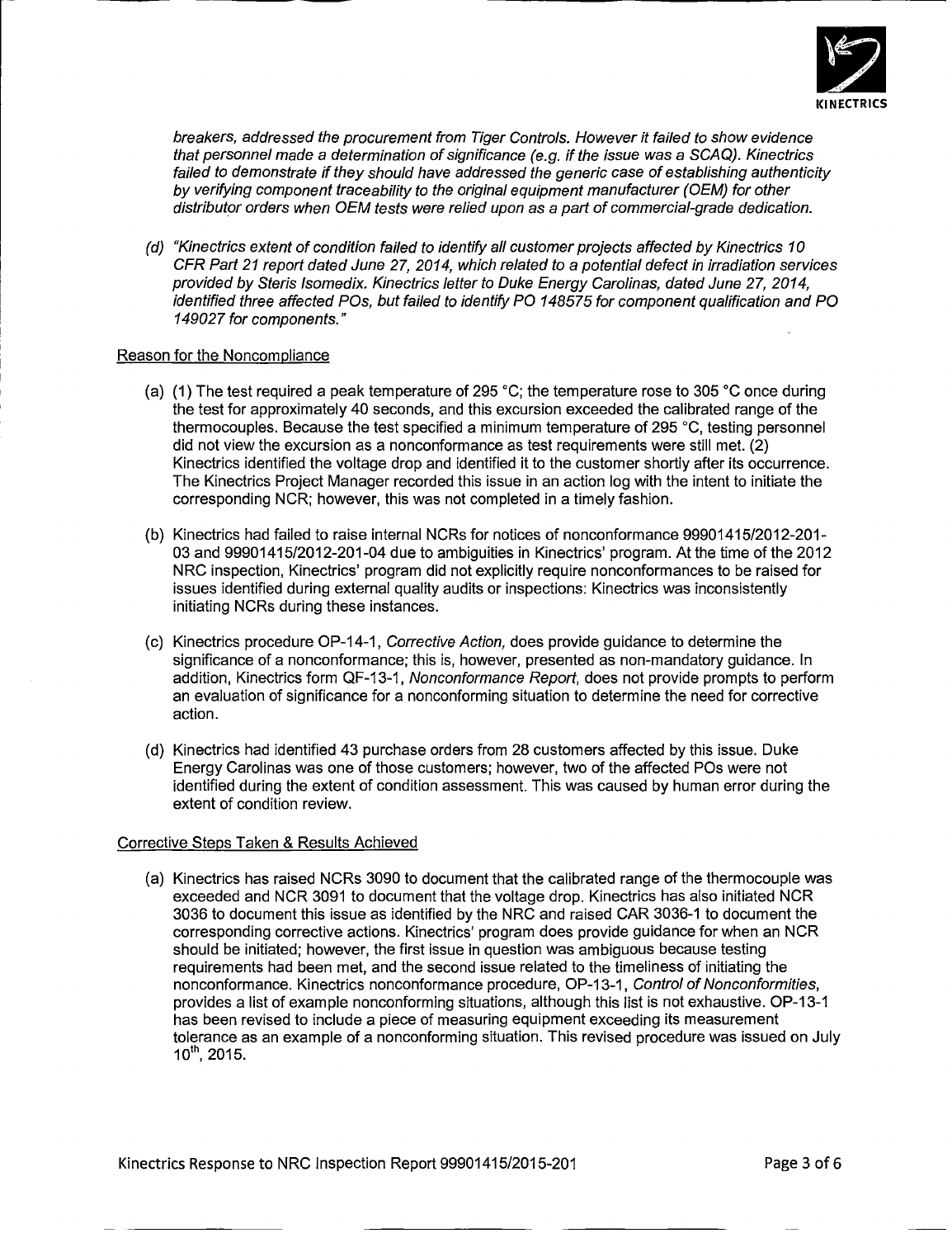

Project team members have also received coaching regarding requirements for timely initiation of NCRs; this coaching was provided on July  $7<sup>th</sup>$ , 2015. A general reminder of this requirement was also sent to the entire company on July  $8<sup>th</sup>$ , 2015.

(b) Kinectrics has raised NCRs 3033 and 3034 to document this issue and has initiated CAR 3034-1 to facilitate corrective action.

Kinectrics had previously identified the need for general improvements regarding conduct of quality audits; this was documented on NCRs 1798 and 1805 initiated in October of 2013. These improvements cover Kinectrics' response to external audit findings, and provide additional guidance for reporting of nonconformances identified during internal audits. These changes are described in a revision made to OP-I17-2, *Performance of Quality Audits & Commercial Grade Surveys,* dated December 16, 2013. This procedure was also revised to include the requirement that external audit or inspection findings are to be reviewed during internal quality audits to ensure effective implementation as this was also done inconsistently. In addition, where corrective action is initiated, the requirements for collecting objective evidence of completion have also been improved and this includes the introduction of a 90-day follow-up to verify the effectiveness of corrective actions taken, as described in OP-I14-1.

A review has been performed of all external quality audit findings issued to Kinectrics under the I10CFR50 Appendix B program since October, 2013: all nonconformances and requests for corrective action have a corresponding Kinectrics NCR entered into Kinectrics' nonconformance database.

(1) Regarding nonconformance 99901415/2012-201-03 issued during the 2012 NRC inspection of Kinectrics, the assignment of a responsible authority to evaluate the need for a standard template for the commercial grade dedication of molded case circuit breakers has now been documented. The need for a standard template for the dedication of molded case circuit breakers, as well as standard templates for other ongoing activities will be evaluated and documented.

(2) Nonconformance 99901415/2012-201-04 issued during the 2012 NRC inspection of Kinectrics pertained to taking appropriate corrective and preventative action in establishing authenticity of molded case circuit breakers. Although the immediate issue regarding the specific breaker in question was addressed, Kinectrics failed to apply general actions to prevent recurrence. The corrective actions initiated and documented in CAR 3034-1 strengthen Kinectrics' purchasing clause regarding traceability of items to the OEM and detection of counterfeit, fraudulent, and suspect items as indicated on form QF-6-10, *Purchase Order Standard Terms & Conditions*. Kinectrics has also revised OP-6-5, *Quality Approved Suppliers List,* to strengthen requirements and place additional restrictions on suppliers where a supplier has provided a suspected CFSI, regardless of the rigor of the Kinectrics testing or dedication program. This revised procedure was issued on July  $10<sup>th</sup>$ , 2015.

Kinectrics continues to rely on engineering team involvement in the procurement process, aggressive CESI inspection practices, and testing and dedication programs to prevent CFSIs from entering a customer's facility.

- (c) Kinectrics has raised NCR 3039 to document this issue internally and initiated CAR 3039-1. Kinectrics has reviewed NCRs from the past 12 months within the 10CFR50 Appendix B program and has evaluated them for significance based on the requirements currently presented in OP-14- 1. This review has not resulted in additional corrective actions.
- (d) Kinectrics has raised NCR 3037 to document this issue internally and initiated CAR 3037-1. Kinectrics has made the notification to Duke regarding this issue; this was done on May  $7<sup>th</sup>$ . 2015. In addition, Kinectrics' procedure QAOP-19-1, 10CFR Part 21 Evaluations, has been revised to

Kinectrics Response to NRC Inspection Report 99901415/2015-201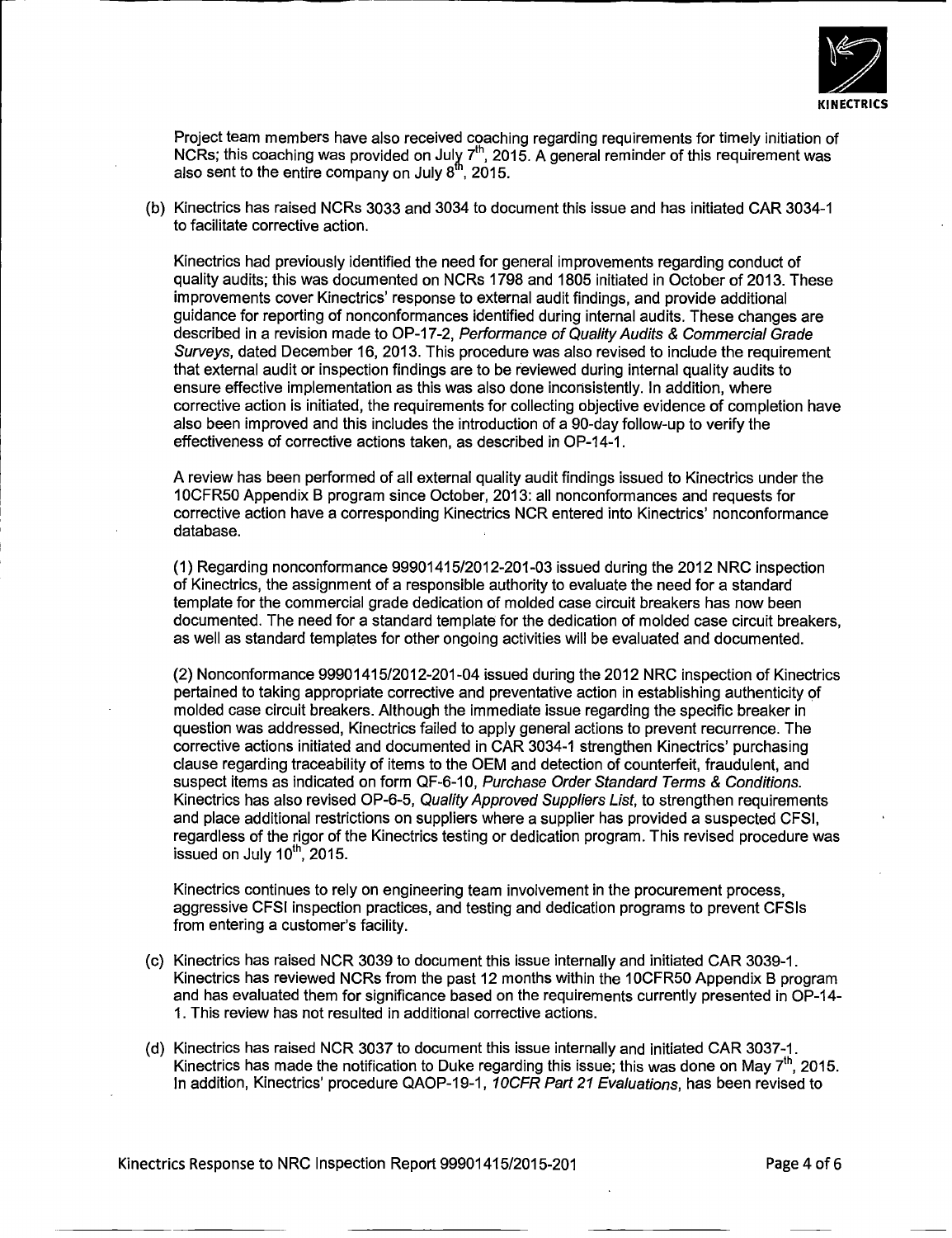

require the extent of condition assessment during a Part 21 evaluation to be reviewed by an independent individual. This revised procedure was issued on July 10<sup>th</sup>, 2015.

# Corrective Steps That Will Be Taken To Avoid Noncompliance

- (a) Kinectrics' QMS requires that a 90-day follow-up be performed to verify the effectiveness of corrective actions. This follow-up is pending.
- (b) A determination of the need for standard templates for continuing work is being evaluated by the identified responsible authority. This evaluation will be completed by August  $31<sup>st</sup>$ , and appropriately documented. Kinectrics' QMS requires that a 90-day follow-up be performed to verify the effectiveness of corrective actions. This follow-up is pending.
- (c) Kinectrics uses a database system to initiate, log, and track nonconformances and a significant update to this database system has been initiated. This upgrade involves significantly redesigning the nonconformance reporting form. One such change is to include a specific field to identify the significance of a nonconformance. This will prompt users to perform a significance evaluation, and document the evaluation, on every NCR. Once this upgrade is complete Kinectrics will revise procedures OP-I13-1, OP-I14-I, and OP-I14-2, *Preventive Action,* to align with the methodology and flow of the new database system; this will include revising OP-14-1 to include specific, and mandatory, guidance for evaluating the significance of a nonconformance. Kinectrics' QMS requires that a 90-day follow-up be performed to verify the effectiveness of corrective actions. This follow-up is pending.
- (d) Kinectrics' QMS requires that a 90-day follow-up be performed to verify the effectiveness of corrective actions. This follow-up is pending.

#### Date When Corrective Actions Will Be Completed

- (a) A 90-day follow-up to verify the effectiveness of the corrective actions taken is scheduled to be completed by October 10<sup>th</sup>, 2015.
- (b) A 90-day follow-up to verify the effectiveness of the corrective actions taken is scheduled to be completed by October 10<sup>th</sup>, 2015.
- (c) The upgrade to Kinectrics' nonconformance reporting database is slated to be completed by September 30<sup>th</sup>, 2015. This will be followed by revisions to procedures OP-13-1, OP-14-1, and OP-14-2 by October 31<sup>st</sup>, 2015. A 90-day follow-up to verify the effectiveness of the corrective actions taken would be scheduled to be completed by January 31<sup>st</sup>, 2016.
- (d) A 90-day follow-up to verify the effectiveness of the corrective actions taken is scheduled to be completed by October 10<sup>th</sup>, 2015.

### **Nonconformance 99901415/2015-201-03**

*"...Kinectrics failed to establish adequate measures for the selection and review for suitability of application of materials that are essential to the safety-related functions of the structures, systems, and components. The NRC inspection team found that Cal-Matrix survey report QA-2014-15 dated July 5,* 2014, and Navair survey report QA-2014-11 dated July 25, 2014, did not provide objective evidence of *verification of all critical characteristics associated with commercial calibration services for a seismic accelerometer. Specifically, the surveys did not validate supplier controls of processing software used in*